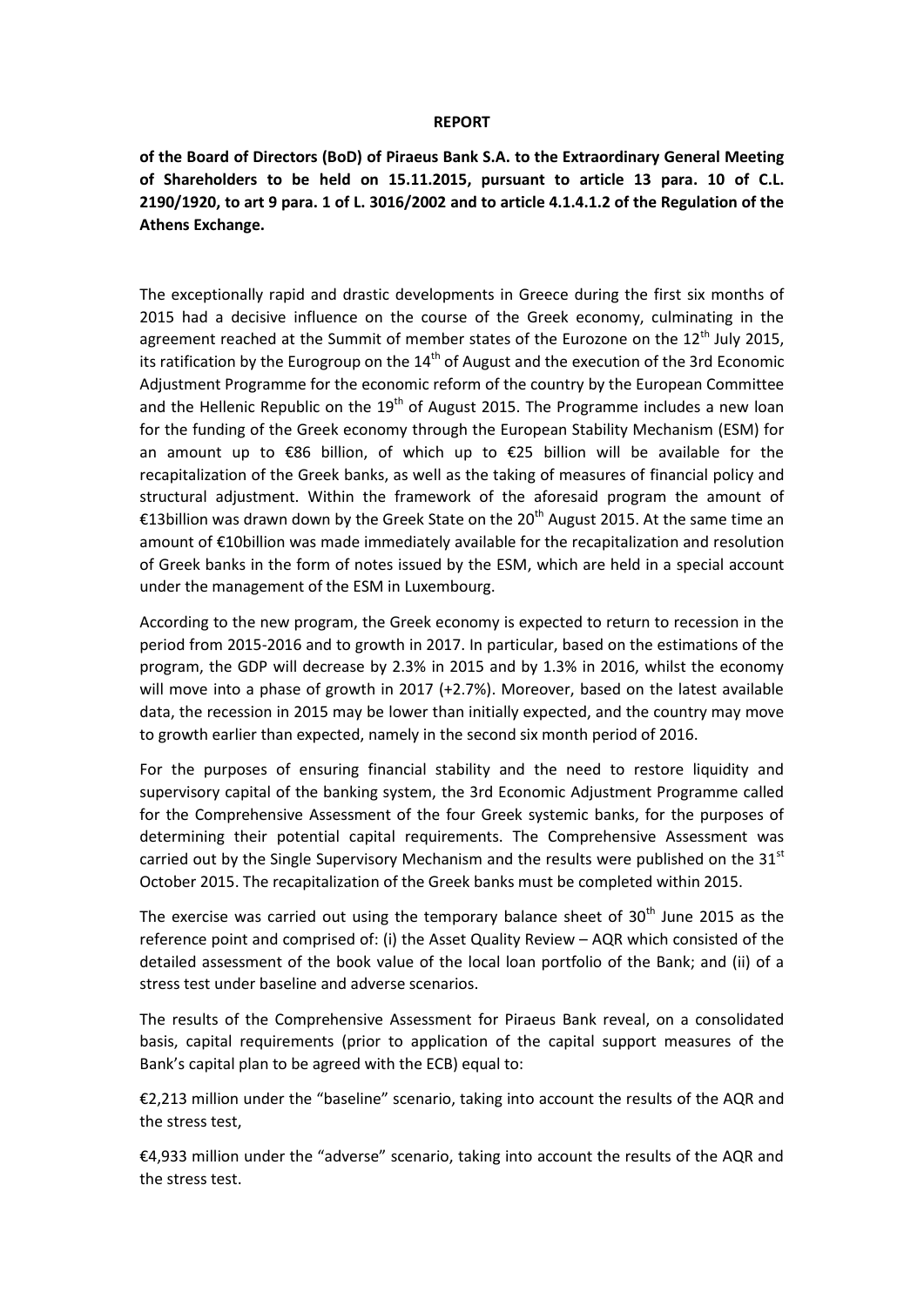|                                                                   | b.p. CET1% $\epsilon$ mil |       |
|-------------------------------------------------------------------|---------------------------|-------|
| (a) AQR (9,5% minimum threshold CET-1%)                           | 402                       | 2,188 |
| (b) Stress test «baseline» scenario                               | 432                       | 2,213 |
| (9,5% minimum threshold CET-1%)                                   |                           |       |
| (c) Stress test «adverse» scenario                                | 1.035                     | 4,933 |
| (8,0% minimum threshold CET-1%)                                   |                           |       |
| Total capital requirements [the higher of $(a)$ , $(b)$ , $(c)$ ] | 1.035                     | 4.933 |
|                                                                   |                           |       |

The above capital shortfall is expected to be reduced, after taking into account the capital support measures included in the Capital Plan of the Bank which has been submitted to the ECB for approval (such as for example the Liability Management Exercise currently being carried out) following the announcement of the results of the Comprehensive Assessment.

The BoD of the Bank, taking into consideration the above, considers that the immediate recapitalization of the Bank within the framework of the recently amended procedure for the recapitalization of financial institutions of L. 3864/2010 is imperative, and with this objective it proposes the following to the Extraordinary General Meeting of Shareholders to be held on 15 November 2015:

- 1. Increase of the share capital of the Bank pursuant to L. 3864/2010 with the issuance of new ordinary shares in order to raise funds up to the amount of Euro 4.933 billion (of which the amount of Euro 2.213 billion is equal to the capital requirements of the Bank arising from the results of the baseline scenario of the stress test and together with the amount of Euro 2.720 billion being the capital requirements of the Bank arising from the results of the adverse scenario of the stress test), which will be covered through payments in cash and / or through capitalization of liabilities and / or through contributions in kind and cancellation of the pre-emption rights of existing shareholders.
- 2. Issue of a bond loan with Contingent Convertible Bonds pursuant to the provisions of L. 3864/2010 and Cabinet Act 36/02.11.2015 up to the amount of Euro 2.040 billion (which is equal to 75% of the difference between the capital requirements of the Bank pursuant to the results of the adverse scenario of the stress test and the capital requirements of the Bank pursuant to the results of the baseline scenario) to be subscribed to exclusively by the Hellenic Financial Stability Fund.

The aforesaid share capital increase will provide the Bank with the ability to:

- Cover its capital requirements, as such have been determined by the Comprehensive Assessment of the ECB,
- Bolster its capital base, qualifying it as one of the better capitalized banks in Europe,
- Expand its shareholder composition, by increasing private participation in its shareholder base,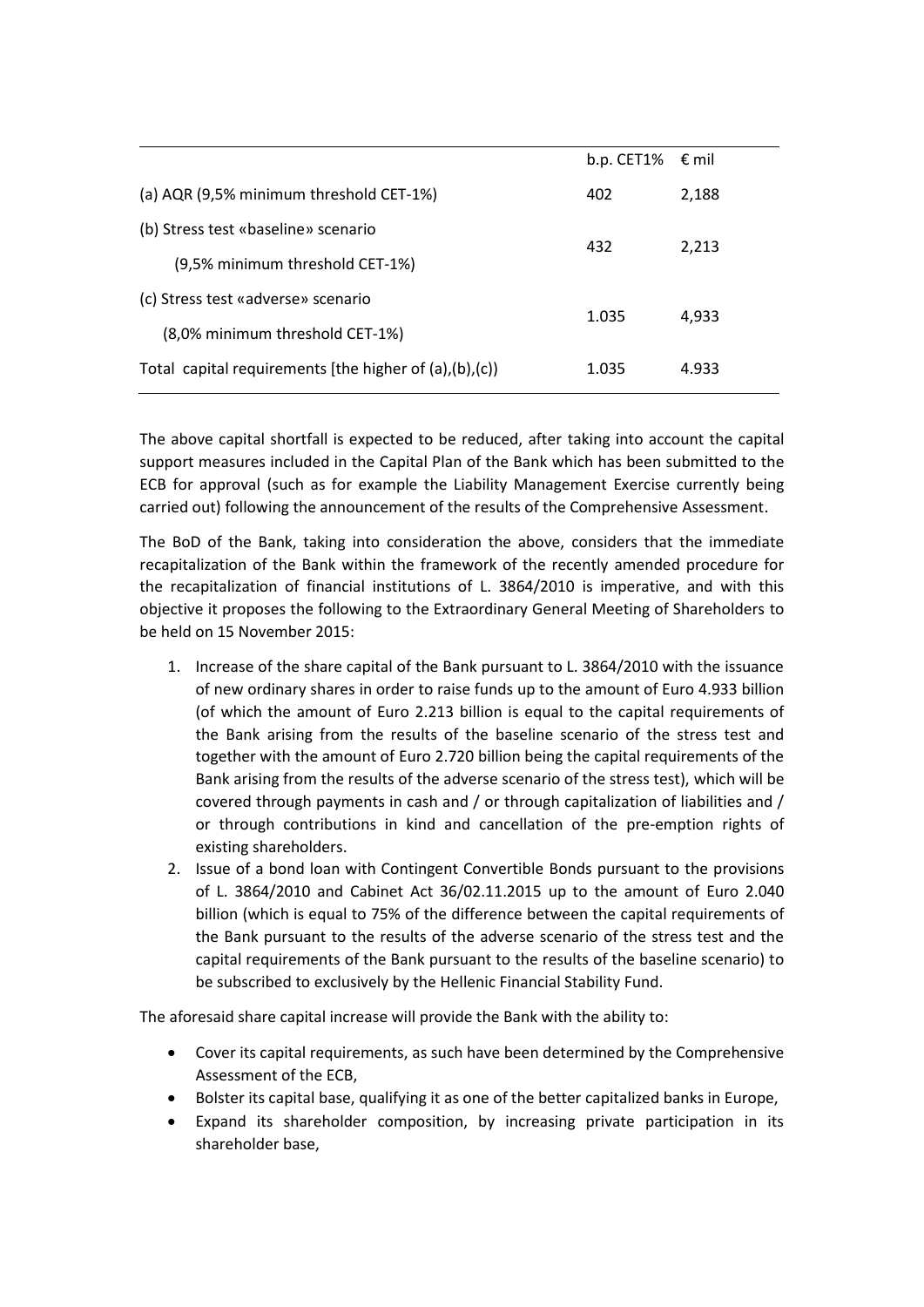- Strengthen the image and reputation of the Bank, thereby contributing to the recovery of lost deposits in Greece during the first six month period of 2015 and thereby reducing its dependency for liquidity support by the Eurosystem and in particular the ELA.
- Successfully face the challenges of the economic environment and continue to contribute in the effort to restore the Greek economy through initiatives for the promotion of entrepreneurship and the enhancement of the competitiveness of the Greek economy.

The BoD proposes also, taking into account the restrictions which ensue from corporate law and from the interconnection between the offer price and price of the share on the Athens Exchange, the following prerequisite technical actions for the implementation of the recapitalization of the Bank:

- i) Increase of the nominal value of each ordinary share and simultaneous reduction of the total number of ordinary shares of the Bank (reverse split) and, if necessary for the purposes of achieving an integral number of shares, a consequent share capital increase via capitalization of part of the reserve of Article 4 para. 4a of C.L. 2190/1920.
- ii) Creation of the special reserve of article 4 par. 4a of C.L. 2190/1920 by means of reduction of the share capital of the Bank through the decrease of the nominal value of each ordinary share, without the refunding of monies or the alteration of the total number of ordinary shares (as such will have been determined by action (i) above).

## **Justification of the cancellation of the pre-emption right of existing shareholders**

With respect to the proposed cancellation of the pre-emption right of existing shareholders in connection with the share capital increase of the Bank within the framework of L. 3864/2010 with the issuance of new ordinary shares, it is noted that the BoD considers that the cancellation of this right is justified under the present conditions, since:

- It will expedite the respective procedures for the fastest possible completion of the share capital increase, within the recently significantly amended legal framework for the recapitalization of the banks and within the inelastic time limit set by the supervisory authorities, whilst providing the Bank with the greatest possible flexibility,
- It will facilitate the determination of the offer price of the new shares on the basis of the offers of investors in the book building procedure in a transparent, expeditious and competitive manner, in accordance with the particular provisions of article 7 para. 5 of L. 3864/2010,
- It will allow the Bank to avail itself of the existing investor interest and to benefit from the investment opportunity without delays,
- It will ensure the participation of significant amounts of private funds in the share capital increase and the consequent avoidance of the enforcement of the resolution measures of L. 4335/2015,
- It will allow the increase of the private sector participation in the share capital of the Bank and the simultaneous increase of the share's free float.

It is proposed that the contingent convertible bonds be subscribed for exclusively by the HFSF in accordance with the provisions of L. 3864/2010 and Cabinet Act 36/02.11.2015,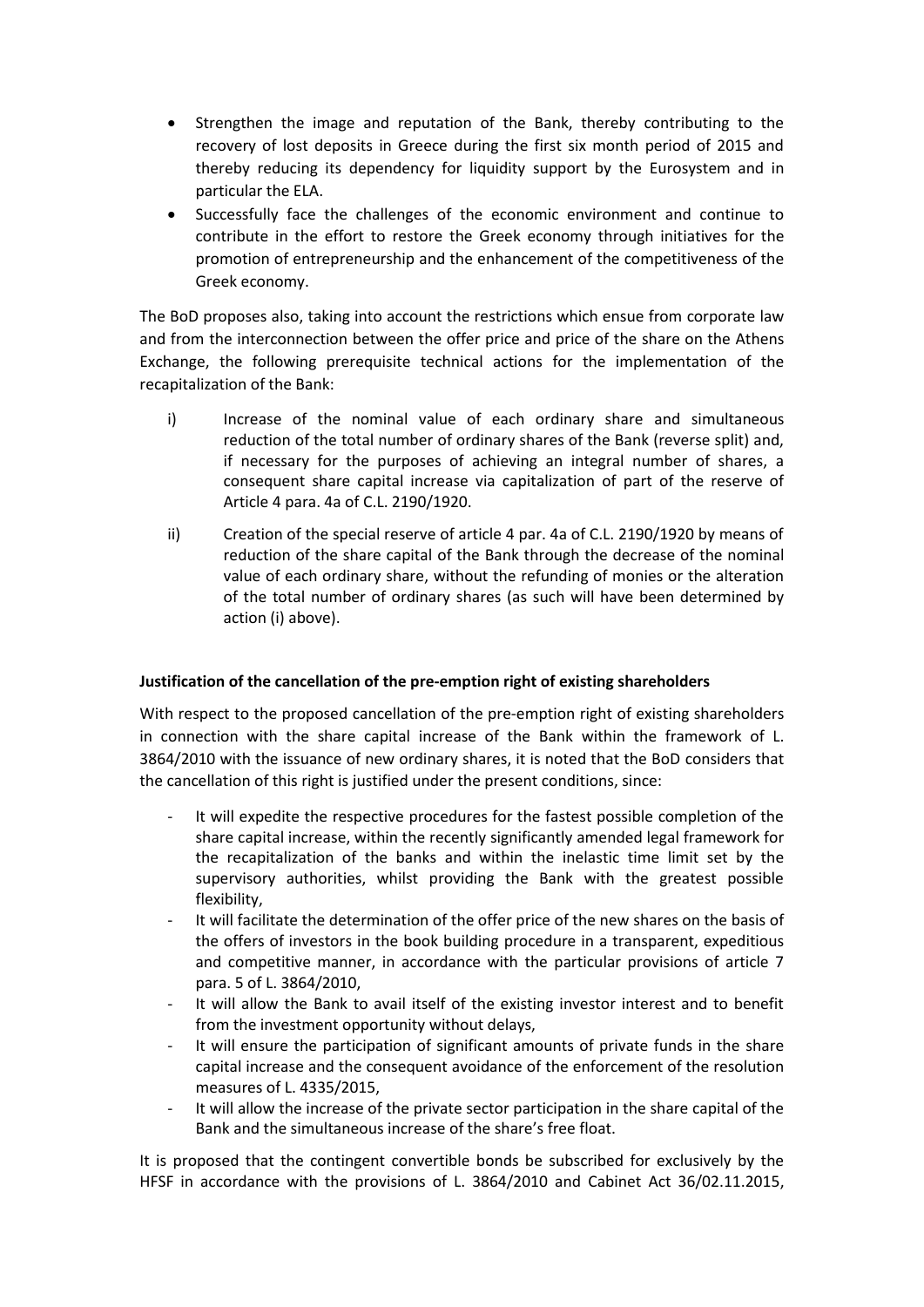without the right of participation of existing shareholders, in view of the nature and the particularities of the aforesaid bond loan, as well as the legal and regulatory provisions which govern the same, since the securities shall qualify as Common Equity Tier 1 instruments only when such securities are fully subscribed and held by the State or a relevant public authority or public-owned entity (article 31 Regulation (EE) no. 575/2013 – CRR). Consequently their subscription by private investors would not satisfy the conditions of the respective regulatory provisions for the treatment of said bonds as Common Equity Tier 1 instruments. The final principal amount of the bond loan will be equal to 75% of the amount of the capital support provided by the HFSF as such will be determined in accordance with L. 3864/2010 and Cabinet Act 36/02.11.2015 with respect to the allocation of the capital support provided by the HFSF between ordinary shares and conditional convertible bonds.

In accordance with the provisions of article 7 para. 5 of L. 3864/2010 the offer price of the new shares will be determined in a transparent and competitive manner, on the basis of offers made by investors in the book building procedure, which will be coordinated by a group of international investment banks, and to which the independent financial advisor of the HFSF will have access in accordance with the above provisions.

## **Investment Plan**

The funds to be raised from the proposed share capital increase and the issue of the bond loan with contingent convertible bonds pursuant to the provisions of L. 3864/2010 will be used exclusively for the purposes of the enhancement of the capital adequacy ratios of the Bank and as such the coverage of the capital requirements determined by the ECB further to the Comprehensive Assessment carried out by the SSM.

The proposed increase is expected to be completed within 2015 provided that all requisite corporate, supervisory and other approvals have been obtained and that all regulatory and supervisory authority prerequisite decisions have been issued.

## **Use of proceeds from the previous share capital increase of the Bank**

Further to the decisions of the Extraordinary General Meeting of Shareholders of 28.03.2014 of the ordinary shareholders of the Bank (which decision was approved with the resolution dated 28.03.2014 of the Extraordinary General Meeting of the preferential shareholder of the Bank) Piraeus Bank proceeded to an increase of its share capital in the amount of  $\epsilon$ 1,75 billion with payment in cash, with the issuance of new common ordinary shares and the cancellation of the pre-emption right of the existing shareholders. In particular, the increase of the share capital of the Bank by the amount of €308,823,529.20 was resolved with the cancellation of the pre-emption right of the existing shareholders, and the issuance of 1,029,411,764 new common ordinary voting shares having a nominal value of €0.30 and an offer price of €1.70 for each new share. The new shares were offered by means of a public offer in Greece and via an international book building exercise to institutional and other qualified investors abroad.

Following the completion of the share capital increase, the share capital of the Bank amounted to €2,580,593,913.48 divided into 6,101,979,715 common ordinary voting shares having a nominal value of €0.30 each , and i) 77,568,134 preferential non-voting shares having a nominal value of €4.77 each and ii) 1,266,666,666 preferential non-voting shares having a nominal value of €0.30 each.